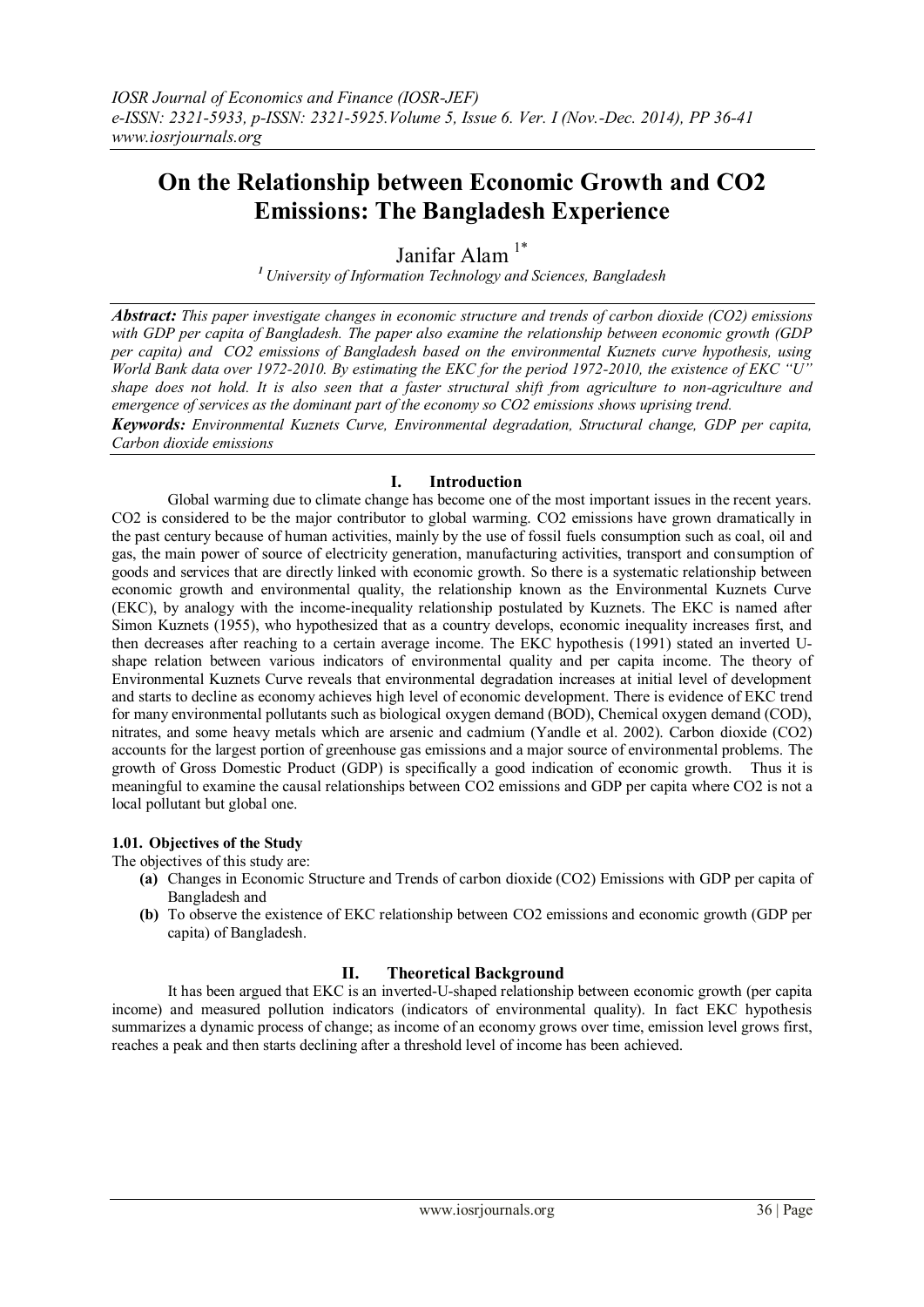

**Figure 1: Environmental Kuznets Curve**

The relationship between economic growth and CO2 emissions reveals that, initially economic growth is linked with high CO2 emissions tends to decrease as an economy attain turning point on threshold level of economic growth.

Environmental Kuznets Curve (EKC) model represents the structural change of economy with economic growth as economic growth is linked to continuous structural transformation and change. Structural changes reflects the changes in the shares of agriculture, industry and services have broadly followed by the same time pattern with the changes in growth rate but the content of change have varied from period to period. By changing the composition of economic activity to the sectors it affects environmental quality with higher or lower pollution intensity.

The first and most common explanation of an inverted-U Kuznets relationship is the stages of economic growth economies go through as they make a transition from agriculture to industry and then post industrial service-based systems. As pointed out by Panayotou (1993, p. 14), environmental degradation tends to increase as the structure of the economy changes from rural to urban and from agricultural to industrial as mass production and consumption grow. It then starts falling with the second structural change from energy-intensive heavy industry to services and technology-intensive industry due to the lower environmental impact of service industries.



Source: Panayotou (1993) **Figure 2: Stages of Economic Development**

At lower levels of income, the dominant shift is from agriculture to industry and pollution intensity increases as waste and pollution generates as mass production and consumption grow in the economy due to greater use of natural resources, more emission of pollutants, emphasize to increase in material output. At higher incomes, economic development progresses, the dominant shift is for industry to post-industrial or service economy as the share of industry will go down as services goes up because of increased environmental awareness, higher environmental expenditures, efficient technologies and increased demand for environmental quality.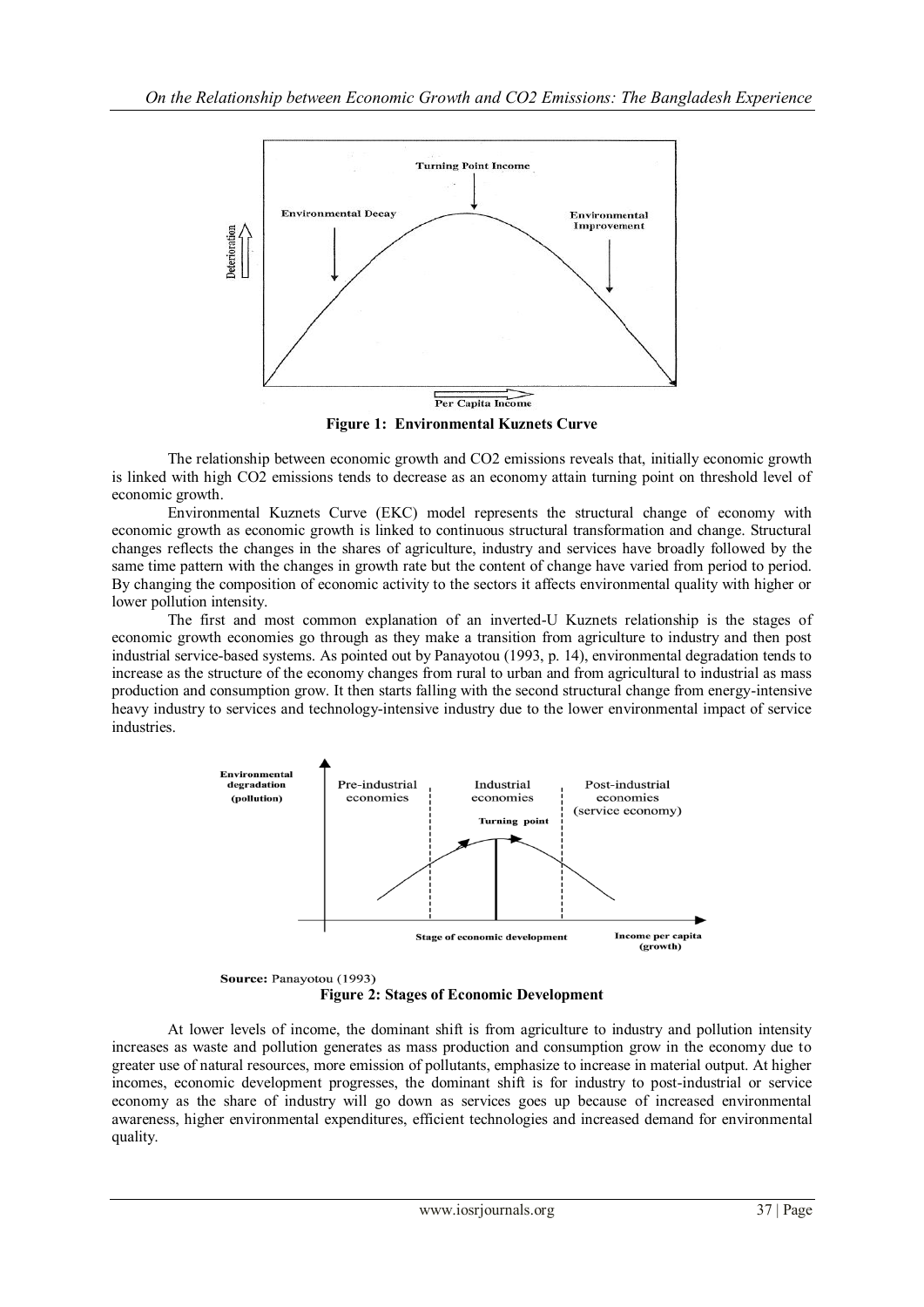# **III. Literature Review**

Much has been written on the growth–environment relationship and on the Environmental Kuznets Curve (EKC). Several literature supports to inverted U shape curve and some literature rejecting inverting U shape.

Akbostanci et al. (2009) investigated the relationship between income and environmental degradation in Turkey. By using a time series model spanning from 1968 to 2003, they found that CO2 emissions and income tend to have a monotonically increasing relationship in the long run. This monotonically increasing relationship implies that the EKC hypothesis does not hold in this case.

Cole et al. (1997) investigated the relationship between GDP per capita and a wide range of indicators by using cross-country panel data and suggested that meaningful EKCs exist only for local pollutants. More global or indirect environmental effects tend to increase monotonically with income, which implies that it is easier to improve urban air pollution than to reduce national air pollution.

Galeotti et al. (2009) explained that EKC is not found at all the times relating to CO2.

Grossman and Krueger (1993, 1995) studied the effect of GDP per capita on various local environmental indicators. For most indicators-sulfur dioxide (SO2) concentrations, suspended particulate matter (SPM), biological oxygen demand, chemical oxygen demand, and arsenic in rivers - an inverted-U shape curve emerges. In particular, the turning point estimates for these pollutants are under \$8,000 (in 1985 US dollars) of GDP per capita.

Maddison and Rehdanz (2008) find strong evidence for bidirectional causal relationship between per capita GDP and per capita CO2 emissions except for Asia. In case of Asia, there is no evidence of CO2 per capita caused by GDP per capita.

Miah et al., (2010) show that EKC for CO2 in Bangladesh follows a monotonous straight line in most cases.

Selden and Song (1994) investigated this relationship for GDP per capita and four air pollutants- SPM, SO2, oxides of nitrogen (NOx), and carbon monoxide (CO)-which are from the same sources as Grossman and Krueger (1993, 1995), and found evidence of a Kuznets curve for all four pollutants but the turning points for SPM and SO2 exceed \$8,000.

## **IV. Methodology**

Here we apply World Development Indicators (WDI), 2013 and World Bank data to see the trends and patterns of CO2 emissions (metric tons per capita) according to GDP per capita (current US \$) for the year of 1972 to the year of 2010 for Bangladesh. To concentrate the sector wise GDP change over the decade and years of Bangladesh, we analyze the contribution (% of Value Added) of three basic economic sectors- Agriculture, Industry and Services we also use World Development Indicators (WDI), 2013 and World Bank data.

### **V. Analysis and discussion**

After fighting a devastating independence war with Pakistan, Bangladesh emerged as an independent country in 1971. In terms of land mass, Bangladesh is only the 94th largest country in the world with a surface area of 147,570 square kilometers (56,977 square miles) and the number of population is 166,280,712 (July 2014 est.) Bangladesh has been officially identified by the United Nations (UN) as a least developed country (LDC), reflecting its low income, weak human assets, and high economic vulnerability. It has been striving very hard to move to Middle Income Country (MIC) status. In fact, it has made significant progress in terms of income growth (per capita income rising by 56% from US\$438 in 2005 to US\$685 in 2009/10). The country has posted an average annual GDP growth rate of about 4.8% in the 1990s which improved to over 5% on average during 2000-2008 and to over 6% during the past few years. In the year of 2013, Annual GDP growth of Bangladesh was 6.03% (WDI 2013, World Bank Data).

Bangladesh is also recognized worldwide as one of the most vulnerable countries to the impacts of climate change. Most vulnerable climate change effects of Bangladesh is sea level rise, salinity ingress, storm surges, cyclones, floods, loss of habitat, destabilization of agriculture etc. . The agriculture, mining and manufacturing industries are responsible for large amounts of greenhouse gas emissions. Bangladesh's contribution to global carbon emissions is negligible at per capita/annum emission of 0.3 tonnes compared to the global average of 1.6-2.0 tonnes for the developing countries, and about 20 tonnes in USA.

#### *5.1 Changes in Economic Structure and Trends of carbon dioxide (CO2) Emissions with GDP per capita of Bangladesh*

The economic growth is stimulated by all sectors of economy including agricultural, industrial and services. The vast population of Bangladesh is directly associated with agriculture with a view to ensuring food security, poverty alleviation, and increased generation of employment. Industry and services sector significantly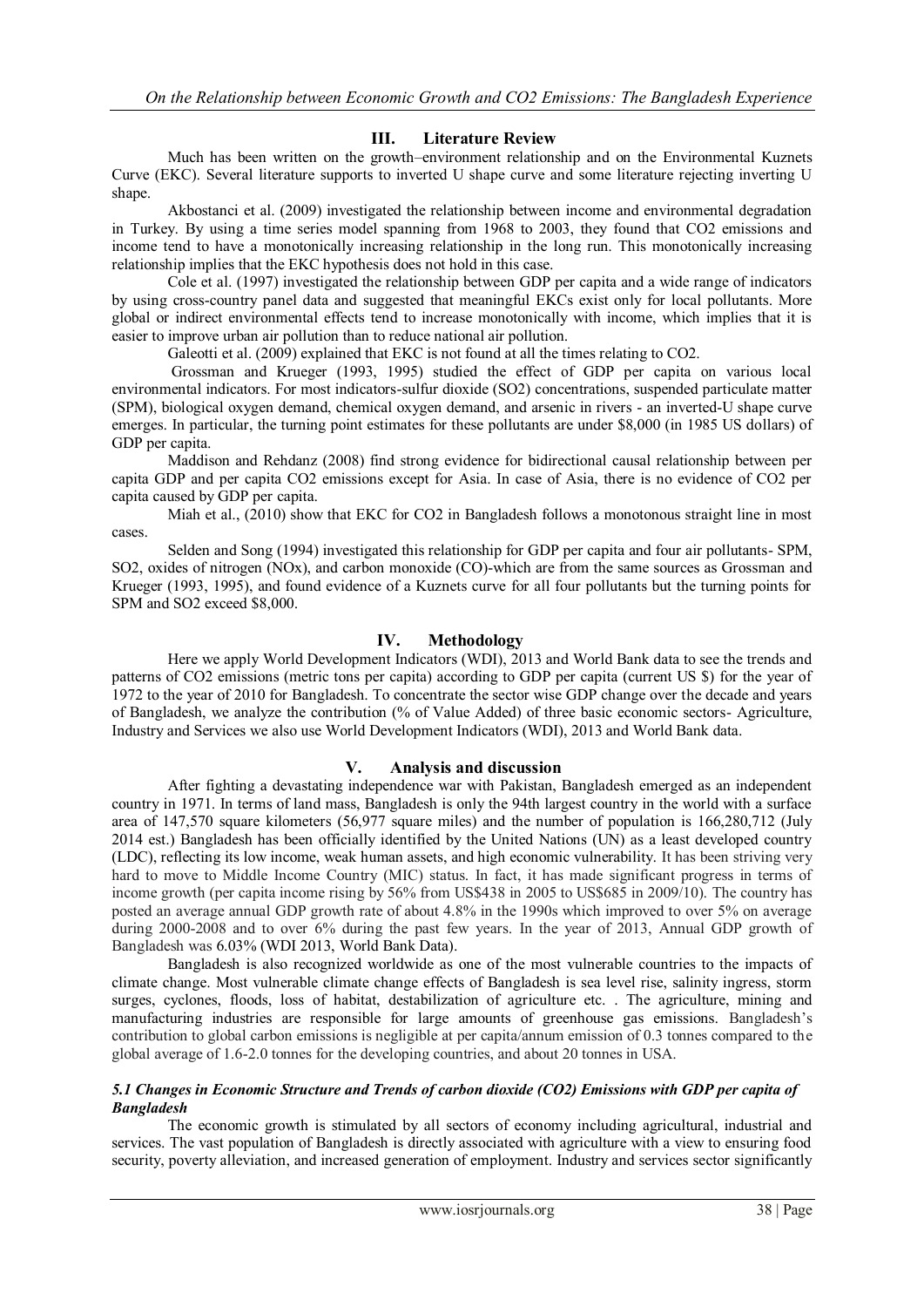contribute to GDP growth of Bangladesh. Now sector wise GDP change from the year of 1980 to the year of 2012 are graphically (Fig.5.1.1) shown in below.



**Source:** World Development Indicators (2013), World Bank Data **Figure 5.1.1: Sector wise GDP contribution over the decade and year in percentage (Bangladesh)**

The above graphical representation of sector wise GDP change over the decade and years of Bangladesh (Fig.5.1.1) shows that the share of agriculture has continued consistently decline over the past three decades: from 31.60 percent in 1980-1989 to 27.14 percent in 1990-1999 to 21.19 percent in 2000-2009, to about 18.18 percent in 2010-2012. Industry and Services have both increased their share, but at different pace and in different periods. Accordingly, their relative contribution to the growth of and importance in GDP has varied over different periods. On the basis of the observed patterns of growth and structural changes, economic growth in post-independence Bangladesh can be divided into the following four phases, each with its distinguishing features.

### **Phase 1. 1980 to 1989s:**

After independence, this period (1980-1989) shows slower growth of industry sector which yield lower share to GDP which is aggregately 21.17 in percentage that is lower than the contribution of agriculture and services sector. In this decade, agriculture sector reveals higher growth than industry and services sector which is 31.60 in percentage and services sector also shows a high growth of 47.23 in percentage.

### **Phase 2. 1990 to 1999s:**

The period of 1990-1999 shows a slower growth of GDP, accompanied by a deceleration in the growth of agriculture which stands 27.14 in percentage, a slower pace of structural shift from agriculture to nonagriculture and modest increase in the share of industry and services which is consecutively 23.94 and 48.93 in percentage.

### **Phase 3. 2000 to 2009s:**

This period (2000-2009) saw a sharp acceleration in growth rate, mainly contributed by services. Structural changes were also swift, with a large decline in the share of agriculture which is 21.19 in percentage, but very large increase in the share of industry-services picking up the major share of the shift which is successively 27.12 and 51.70 in percentage.

### **Phase 4. 2010 to 2012s:**

In this period (2010-2012), Structural changes continued at an accelerated pace where share of agriculture sharply declining and services emerging as the major sector with significant increase in the share of industry. Within this phase, 2010-2012 has seen a slowdown of agriculture and a sharp acceleration of services. The share of industry sector to GDP also considerably increases in the year of 2010 to 2012.

So it is seen that a faster structural shift from agriculture to non-agriculture and emergence of services as the dominant part of the economy. By examining a comparative data of sector wise GDP change of Bangladesh for the last 32 years (1980-2012), it is clear that from Table 1;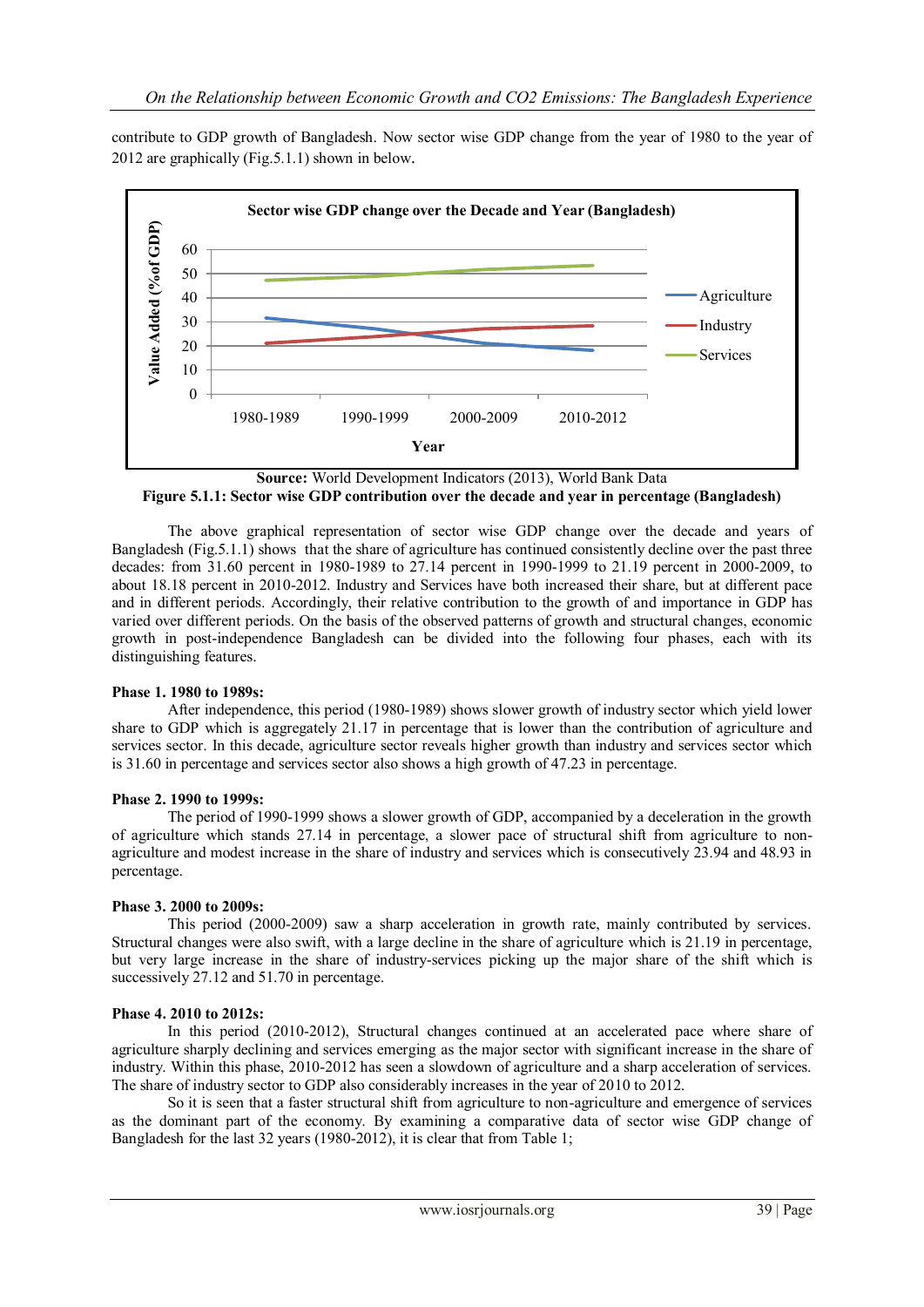| <b>Sectors</b> | <b>Trends in GDP</b><br>Contribution | <b>Lowest contribution</b><br>(vear, % in value added) |             | <b>Highest contribution</b><br>(vear, % in value added) |             |
|----------------|--------------------------------------|--------------------------------------------------------|-------------|---------------------------------------------------------|-------------|
|                |                                      | Year                                                   | Value added | Year                                                    | Value added |
| Agriculture    | Decreasing                           | 2012                                                   | 17.68       | 1985                                                    | 32.77       |
| Industry       | Increasing                           | 1980                                                   | 20.63       | 2009                                                    | 28.66       |
| Services       | Increasing                           | 1985                                                   | 45.79       | 2012                                                    | 53.86       |

| Table 1: Lowest and Highest contribution (% in value added) of Bangladesh |  |
|---------------------------------------------------------------------------|--|
|                                                                           |  |

**Source:** World Development Indicators (2013), World Bank Data

The trends of CO2 emissions (metric tons per capita) regarding GDP per capita (current US\$) of Bangladesh from the year of 1972 to the year of 2010 graphically (Fig.5.1.2) shown in below;



**Source:** World Development Indicators (2013), World Bank Data **Figure 5.1.2: Trends and patterns of CO2 emissions according to GDP per capita (Bangladesh)**

The above graph of trends and patterns of CO2 emissions as regards of GDP per capita of Bangladesh (Fig.5.1.2) shows several turns and twists in CO2 emissions after Independence because several phases shows distinctive features of economic growth with structural changes. It is seen that CO2 emissions increase as GDP contribution of industry and services expansively rising. Manufacturing and industrial processes emit carbon dioxide directly through fossil fuel combustion as well services indirectly through the use of electricity that is generated using fossil fuels all combine to produce large amounts of each type of greenhouse gas but specifically large amounts of CO2.

### **VI. Findings**

By examining sector wise GDP change over the decade and year of Bangladesh it is clear that, the country is not capable to reduce CO2 emissions because GDP contribution of the industry and services sector extensively increases. For this reason we also unable to prove the existence of EKC shape (inverted-U shape) by estimating the period of 1972 to 2010. As CO2 is global pollutant not local pollutant and effects are not restricted by country boundaries so global cooperation are needed to reduce CO2 emissions.

### **VII. Conclusion**

The explanation based on structural changes; reveal us that environmental awareness, environmental policy, global cooperation, improved and polluting abatement technologies are needed in order to direct the environment–growth relationship toward a downward trend. Like Bangladesh, Developing countries should take better technical personnel and wider budgets for monitoring and enforcement activities to implement environmental policy. As stated by Panayotou (1993) "*At higher levels of development, structural change towards information-intensive industries and services, coupled with increased environmental awareness, enforcement of environmental regulations, better technologies and higher environmental expenditures, result in leveling off and gradual decline of environmental degradation*".

### **References**

- [1] Yandle B, Vijayaraghavan M, Bhattarai M 2002. The Environmental Kuznets Curve: A Primer. PERC Research Study 02-1.
- [2] Panayotou T. 1993. Empirical test and policy analysis of environmental degradation at different stages of economic development, WP 238. Technology and Employement Program. International labour office. Geneva.
- [3] Akbostancı E., S. Türüt-Asık and G. Đpek-Tunç 2009. The relationship between income and environment in Turkey: Is there an environmental Kuznets curve? Energy Policy 37, 861-867.